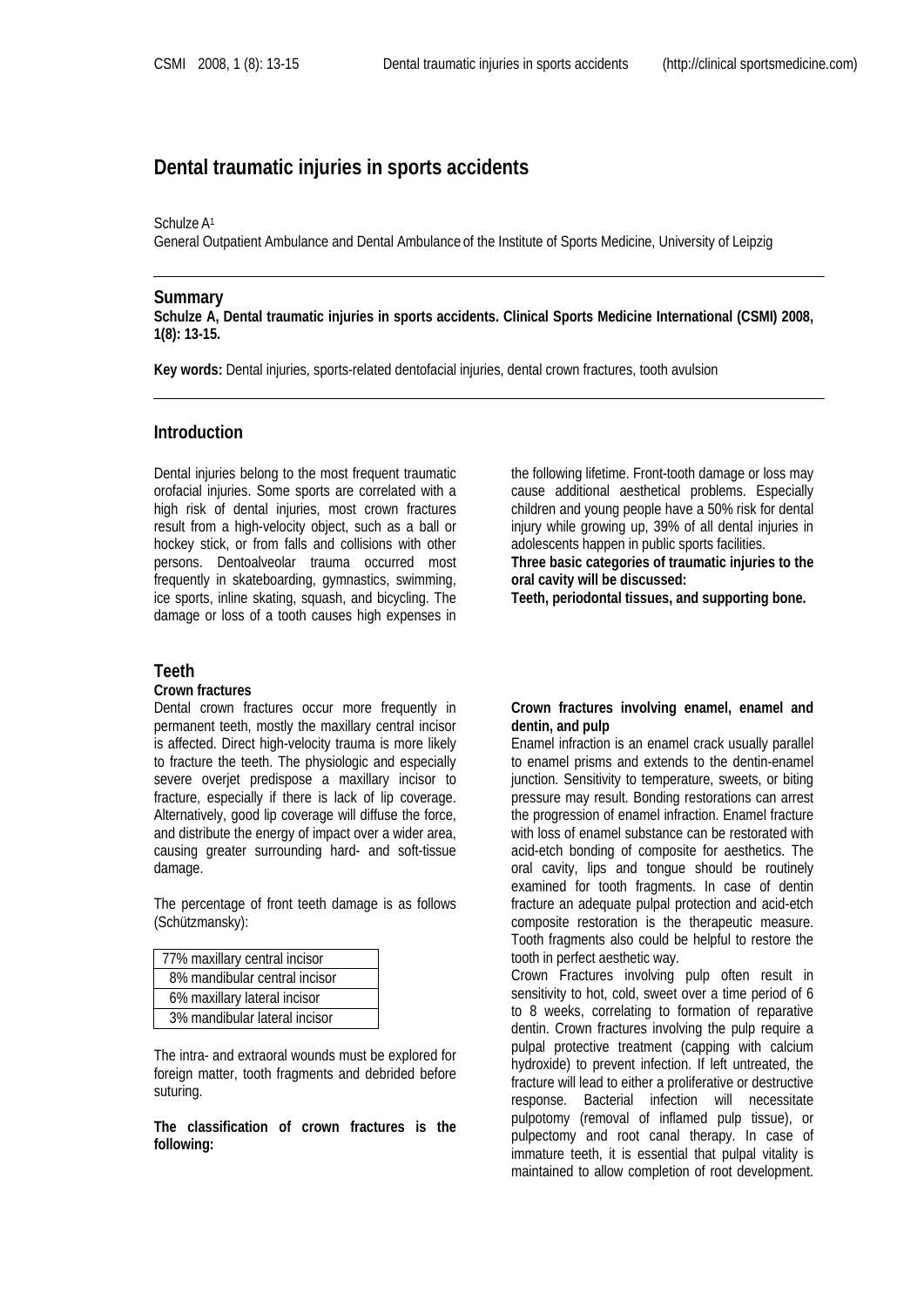Signs of successful pulp capping and pulpotomy are absence of pain, negative percussion, normal thermal sensitivity, absence of radiographic periapical pathosis, and radiographic evidence of continued root development. Complications are internal resorption, and pulp necrosis. Patients should be recalled to monitor pulp vitality at 1, 3, and 6 months after trauma. Thereafter pulp vitality should be evaluated at 6-month intervals for several years. Pain, palpation, percussion, and radiography are more indicative than electrical and thermal pulp tests.

### **Crown-root fractures**

There are two categories:

1. Uncomplicated – involving enamel, dentin, and cementum. The tooth can be restored by bonding or crown

# **Periodontal tissues**

### **Nondisplacement injuries**

Nondisplacement injuries are characterized by edema, bleeding, and trauma to periodontal ligament fibers. Clinically, there is sensitivity to biting pressure, percussion and palpation, so a relief of the occlusion and a soft diet is recommended. Radiographic followup evaluation for 1 year is advisable to rule out the need for endodontic therapy.

In case of a subluxation occurs a loosening in the horizontal direction without clinical or radiographic displacement. In case of significant mobility, a shortterm splinting may be used.

### **Displacement**

Displacement injuries often occur as the result of lowvelocity trauma. Characteristics are swelling, discoloration of the crown, mobility, or a change in their occlusion. Primary teeth are more apt to be displaced than permanent teeth. About 50% of permanent teeth with displacement injuries will require root canal therapy. Major complications are pulpal necrosis, root resorption, pulp calcification and obliteration, and loss of alveolar crestal bone height. To limit mobility and promote healing, splinting may be needed. Splinting time for luxated teeth can range between 2 to 3 weeks, depending on the severity of the injury. When two or more neighboring teeth are able to be moved jointly as a block, the alveolar bone is fractured.

#### **Intrusion**

With intrusions the highest incidence of pulpal necrosis in teeth occurs (96%). An intruded tooth with incomplete root formation will sometimes spontaneously reerupt. Mature teeth should be treated by orthodontic extrusion back into position. **Avulsion** 

2. Complicated – involving enamel, dentin, cementum, and pulp. This requires root canal therapy so that a post and crown may be incorporated. If the coronal fragment comprises more than one third of the clinical root length, the tooth is indicated for removal. Extraction is also indicated for vertical root fractures.

### **Root fractures**

Root fractures occur in 7% or fewer of injuries to permanent teeth. Most remain vital, only 20% to 40% become nonvital. Percussion, sensitivity to biting pressure, mobility, and radiographic evidence confirm the diagnosis. Prompt reduction and fixation with a rigid acid-etched splint for 3 to 6 months will promote healing by calcific callus formation internally on the root canal wall and externally on the root surface.

Avulsion is the complete displacement of the tooth from its socket. The maxillary central incisors are the most frequently avulsed teeth. The sooner an avulsed tooth is replanted, the better its chances of survival. Immature teeth with incomplete root formation have a potential to revitalize and survive. Maintenance of periodontal ligament integrity is critical, therefore no attempt to scrub, treat chemically, or sterilize the tooth should be made. The tooth should be handled by its crown rather than by its root. Avoid wrapping the tooth in tissue paper, and removing the debris. The tooth should be transported in a toothsafer (Dentosafe ®), normal saline, or cold pasteurized milk according to availability in an emergency. Intraoral storage is not recommended because the tooth can be aspirated or swallowed and saliva has much bacteria. In situations where replantation is delayed more than 20 minutes, the type of storage media and the method of handling become important issues. A tooth allowed to air dry will lead to periodontal ligament necrosis with replacement resorption (ankylosis) or inflammatory resorption (external root resorption). Infection prevention is also a good reason to initiate immediate antibiotic therapy after replantation. Patients who have not been immunized previously should receive human tetanus immune globulin. Revascularization is a possibility in replanted immature teeth with open apices. Conversely untreated avulsed teeth with mature roots always develop pulpal necrosis and external root resorption. These teeth must be monitored closely for signs of degeneration. Replanted teeth undergo gradual ankylosis but are capable of functioning for many years.